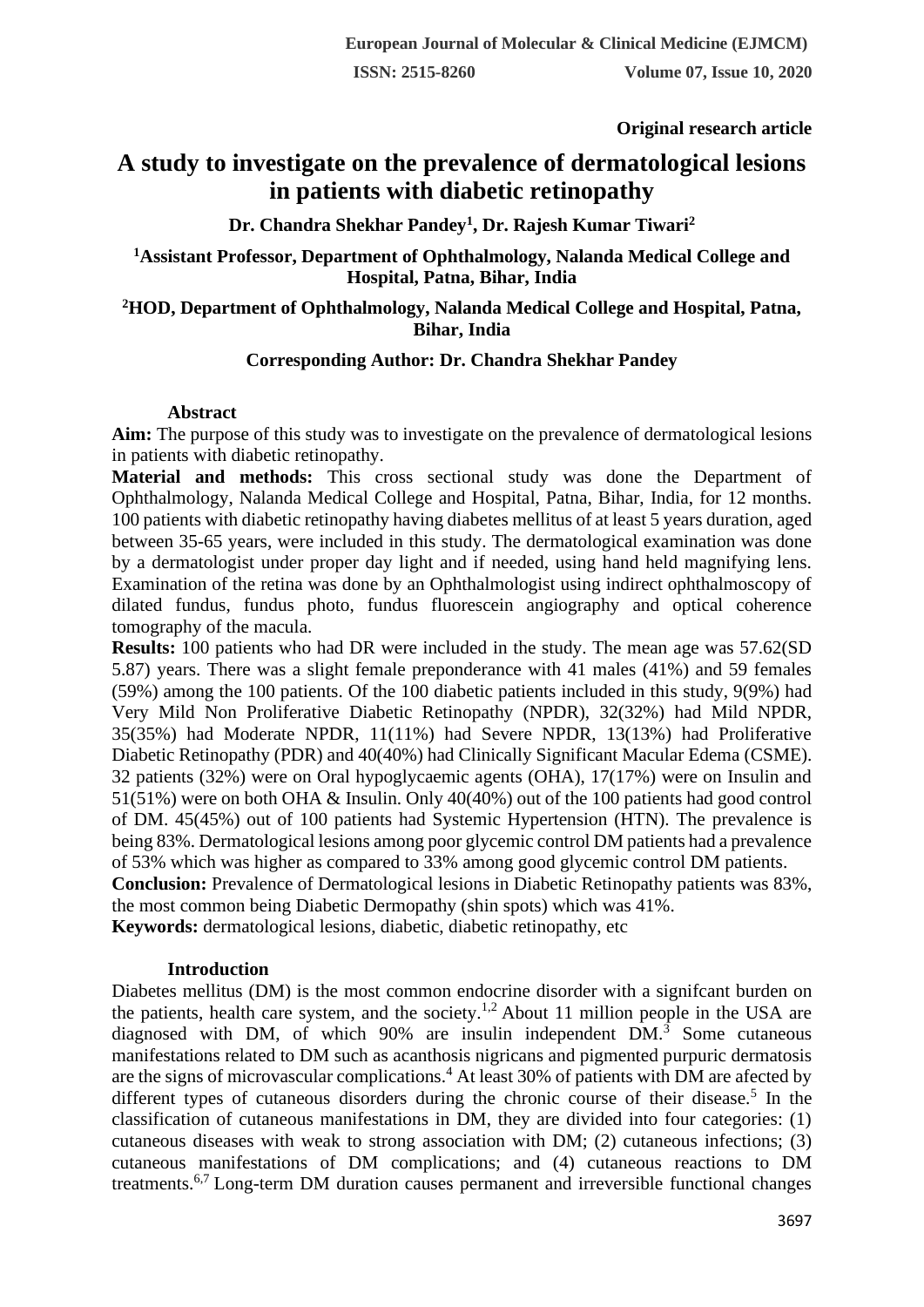**ISSN: 2515-8260 Volume 07, Issue 10, 2020**

and damage to body cells, and therefore, it leads to problems arising from biochemical, structural, and functional anomalies.<sup>8,9</sup> Cutaneous complications of DM provide a clue to the current and past metabolic status of the patient.<sup>5</sup> Cutaneous infections occur in 20- 50% of patients and are often along with moderate blood glucose control. Microvascular circulatory disorders, peripheral vascular diseases, peripheral neuropathy, and immune responses reduction are all contributing factors to an increased susceptibility of infection.<sup>10</sup> Common cutaneous infections, staphylococcal infections, are more perilous and severe in patients with uncontrolled DM. Other types of infection include styes that cause tuberculosis of eyelid and also bacterial infection of the nails.<sup>11</sup> A fungus called Candida albicans is responsible for numerous fungal infections affecting diabetic patients; these infections are common in vaginal area and lips corners (angular cheilitis).<sup>11</sup> Candidiasis infection (moniliasis) can be considered as an early symptom of undiagnosed DM and localized candidiasis infection in the genital area of women has a strong relationship with DM.<sup>12</sup> Increasing the knowledge about cutaneous manifestations of DM can be associated with overall prognosis improvement of disease through the early diagnosis and treatment.<sup>13</sup> According to various studies, 30-82% of DM patients experience different types of cutaneous disorder during the chronic course of their disease.<sup>6,14</sup> Controlling the metabolism of the body may prevent some of these manifestations and also support the treatment.<sup>15</sup> On the other hand, many glycemic control medications also have skin side effects.<sup>16</sup> People who have cutaneous manifestation related to DM, even without a history of DM, should be investigated for the possibility of the disease.<sup>17</sup> Diabetes mellitus (DM) is a highly prevalent interdisciplinary disorder that needs many different specialties' attention; however, the importance of dermatologists' knowledge has not been highlighted regarding this issue. As a result, we aim to assess the prevalence and variety of DM skin and nail manifestations in an effort to further acquaint dermatologists and other clinicians with diabetic dermatologic manifestations.

#### **Material and methods**

This cross sectional study was done the Department of Ophthalmology, Nalanda Medical College and Hospital, Patna, Bihar, India, for 12 months, after taking the approval of the protocol review committee and institutional ethics committee.

100 patients with diabetic retinopathy having diabetes mellitus of at least 5 years duration, aged between 35-65 years, were included in this study. Patients suffering from ophthalmological conditions like hypertensive retinopathy, vascular occlusion and advanced cataract that may affect the findings were excluded from the study.

A questionnaire, which is semi structured was used to collect the data. The dermatological examination was done by a dermatologist under proper day light and if needed, using hand held magnifying lens. Examination of the retina was done by an Ophthalmologist using indirect ophthalmoscopy of dilated fundus, fundus photo, fundus fluorescein angiography and optical coherence tomography of the macula. Socio-demographic details of patients including name, age, sex, educational status and occupation, questions on diabetes mellitus like duration of diabetes, medications and associated conditions were included.

The collected data was entered in MS Excel software and was analysed using SPSS ver 16. The study protocol was approved by the Institutional ethical committee (ICE). Privacy and confidentiality of the patients were maintained and those detected to have any lesion were managed appropriately.

#### **Results**

100 patients who had DR were included in the study. The range of age was from 35 years to 65 years. The mean age was 57.62(SD 5.87) years. The duration of diabetes mellitus in this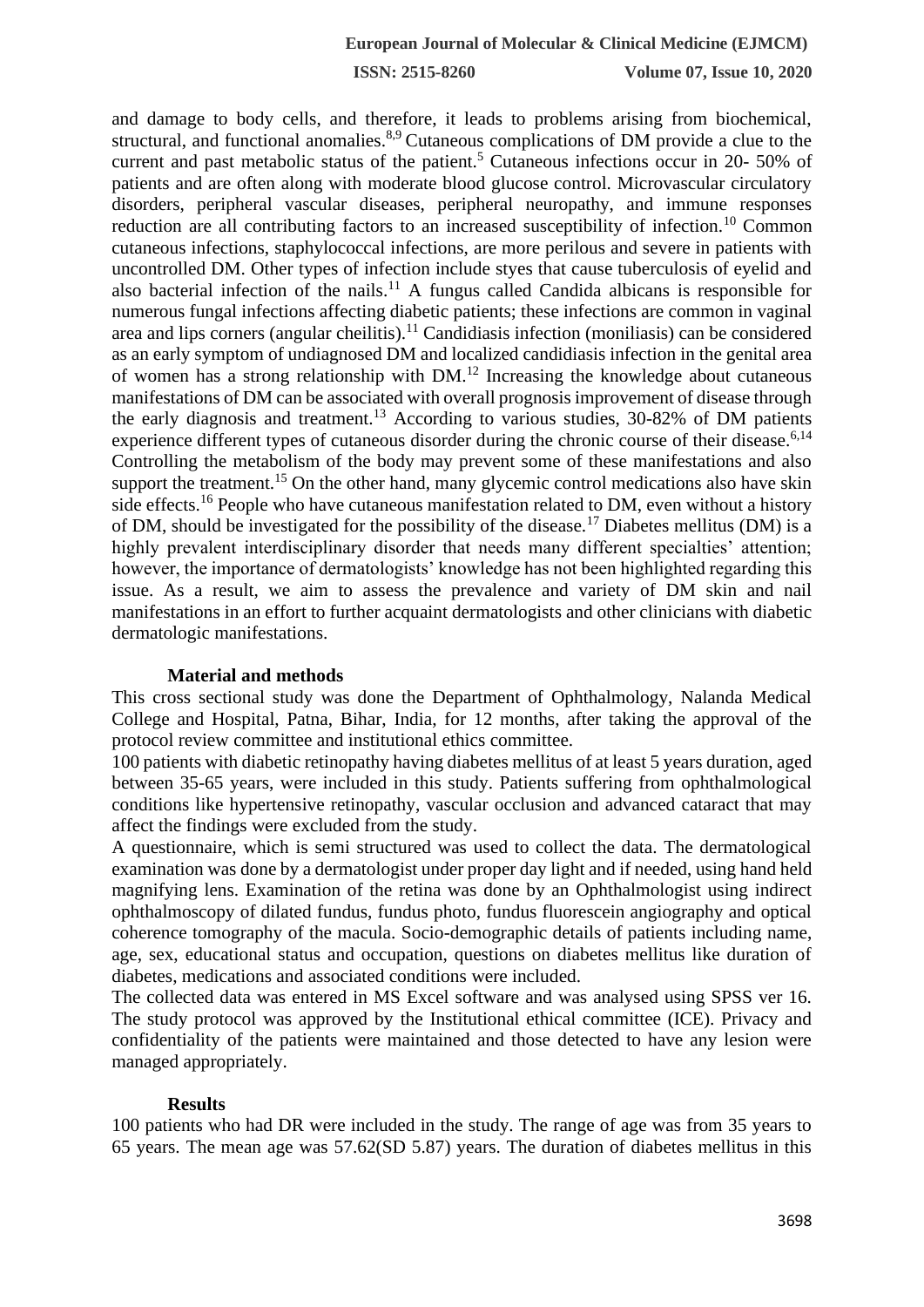#### **European Journal of Molecular & Clinical Medicine (EJMCM)**

**ISSN: 2515-8260 Volume 07, Issue 10, 2020**

group was 5 to 30 years with a mean duration of 14.11 years (SD 5.29). Out of the 100 patients, 67% had some form of education of which, majority 70(70%) were housewives. There was a slight female preponderance with 41 males (41%) and 59 females (59%) among

the 100 patients. (Table 1).

| <b>Gender</b> | <b>Number of patients</b> | <b>Percentage</b> |
|---------------|---------------------------|-------------------|
| Male          | 4.                        |                   |
| Female        | 59                        | 59                |

# **Table 1: Gender distribution diabetic retinopathy**

Of the 100 diabetic patients included in this study, 9(9%) had Very Mild Non Proliferative Diabetic Retinopathy (NPDR), 32(32%) had Mild NPDR, 35(35%) had Moderate NPDR, 11(11%) had Severe NPDR, 13(13%) had Proliferative Diabetic Retinopathy (PDR) and 40(40%) had Clinically Significant Macular Edema (CSME).

| Table 2: Distribution of diabelly rethiopathy |                           |                   |  |  |
|-----------------------------------------------|---------------------------|-------------------|--|--|
|                                               | <b>Number of patients</b> | <b>Percentage</b> |  |  |
| Very mild NPDR                                |                           |                   |  |  |
| Mild NPDR                                     | 32                        | 32                |  |  |
| Moderate                                      | 35                        | 35                |  |  |
| Severe                                        |                           |                   |  |  |
| <b>PDR</b>                                    | 13                        | 13                |  |  |
| Csme                                          | 40                        | 40                |  |  |

**Table 2: Distribution of diabetic retinopathy**

32 patients (32%) were on Oral hypoglycaemic agents (OHA), 17(17%) were on Insulin and 51(51%) were on both OHA & Insulin.

Only 40(40%) out of the 100 patients had good control of DM. 45(45%) out of 100 patients had Systemic Hypertension (HTN) along in addition to DM with a duration of 0.0954 (1 month) to 22 years with a mean duration of 3.85 years (SD 5.63).

83 among 100 DR patients had different types of dermatological lesions, the prevalence being 83%. Dermatological lesions among poor glycemic control DM patients had a prevalence of 53% which was higher as compared to 33% among good glycemic control DM patients.

Out of 83 patients, the most prevalent dermatological lesions noted were diabetic dermopathy, Xerosis, Idiopathic Guttate Hypomelanosis (IGH), Icthyosis, Intertrigo, Tinea Versicolor and Chronic Paronychia, while the less prevalent ones were Eczema, Melasma, Lichen Amyloidosis, Varicose vein, Fissure feet, Pigmented Purpuric Dermatosis (PPD), Dermatosis Papulosa Nigra (DPN), Sclerodactyly, Plain warts, Macular Amyloidosis, Cherry Aneurysm, Xanthelasma Palpebraraum, Photo dermatitis, Skin tags, Onychomycosis, Onychogryphosis and Prurigo.

41(41%) patients had diabetic dermopathy, 31(31%) had Xerosis, 27(27%) had IGH, 23(23%) patients had Icthyosis, 6(6%) patients had Intertrigo, 5(5%) patients had Tinea Versicolor, 4(4%) patients had Chronic Paronychia and 4(4%) patients had Tinea Unguium.

3(3%) patients had Eczema, 2(2%) had Melasma, 2(2%) had Lichen Amyloidosis, 2(2%) had Varicose vein, 1(1%) had Fissure feet, 1(1%) had Pigmented Purpuric Dermatosis (PPD), 1(1%) had Dermatosis Papulosa Nigra (DPN), 1(1%) had Sclerodactyly, 1(1%) had Plain warts, 1(1%) had Macular Amyloidosis, 1(1%) had Cherry Aneurysm, 1(1%) had Xanthelasma Palpebrarum, 1(1%) had Photo dermatitis, 1(1%) had Skin tags, 1(1%) had Onychomycosis, 1(1%) had Onychogryphosis and 1(1%) had Prurigo. Table 3 and 4 shows the gender distribution of Dermatological lesions among Diabetic Retinopathy patients.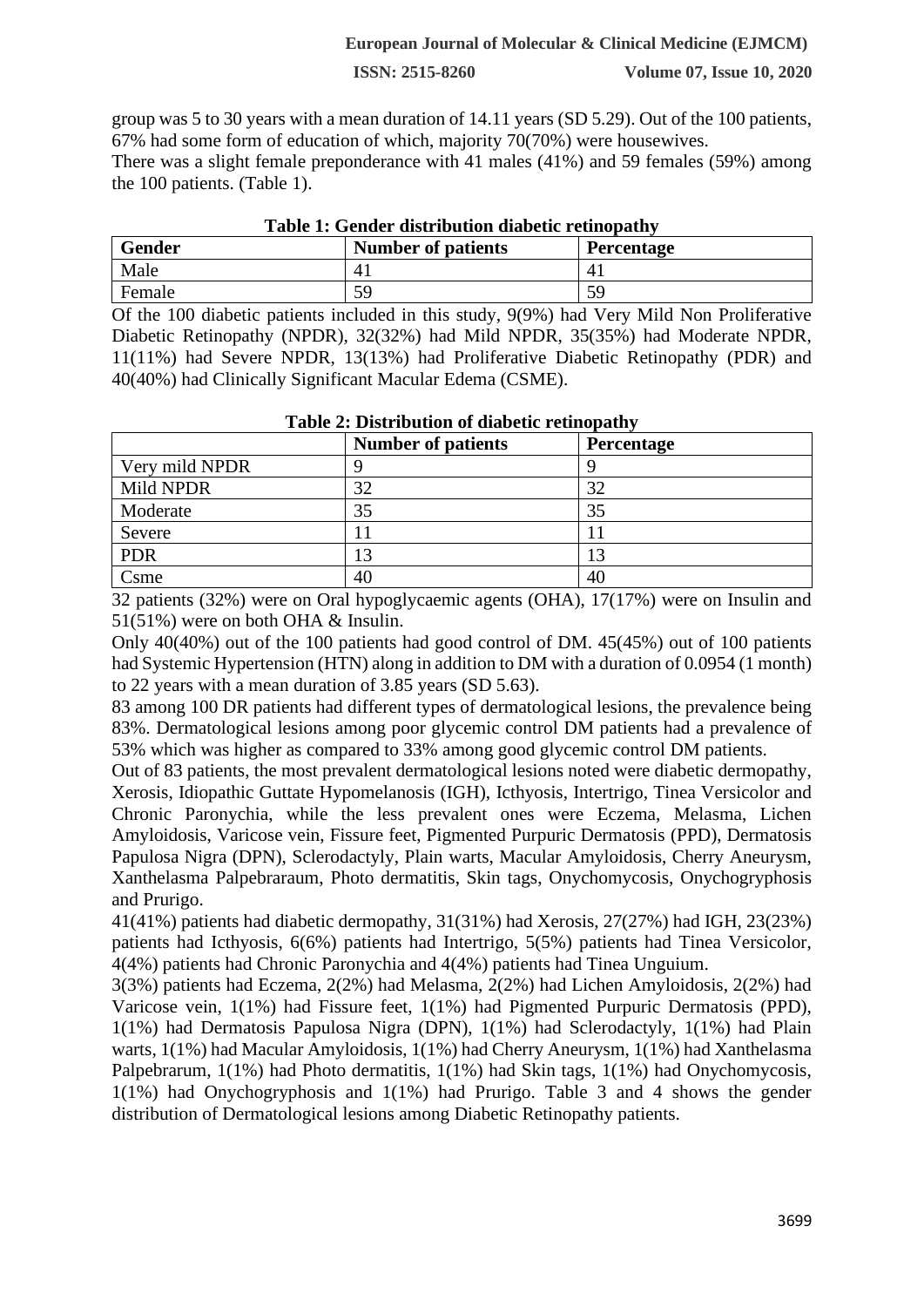| <b>Dermatological Lesions</b>    | <b>Number of patients</b> | <b>Percentage</b> |
|----------------------------------|---------------------------|-------------------|
| Diabetic dermopathy (shin spots) |                           |                   |
| Xerosis                          |                           |                   |
| <b>IGH</b>                       |                           |                   |
| Icthyosis                        | 23                        | 23                |
| Intertrigo                       |                           |                   |
| Tinea Versicolor                 |                           |                   |
| Chronic Paronychia               |                           |                   |
| Tinea Unguium                    |                           |                   |

**Table 3: distribution of most prevalent Dermatological lesions among DR patients**

**Table 4: Distribution of less prevalent Dermatological lesions among DR patients**

| <b>Dermatological Lesions</b> | <b>Number of patients</b> | Percentage |
|-------------------------------|---------------------------|------------|
| Eczema                        |                           |            |
| Melasma                       |                           |            |
| Lichen Amyloidosis            |                           |            |
| Varicose veins                |                           |            |
| <b>Fissure</b> feet           |                           |            |
| <b>PPD</b>                    |                           |            |
| <b>DPN</b>                    |                           |            |
| Sclerodactyly                 |                           |            |
| Plain warts                   |                           |            |
| Macular Amyloidosis           |                           |            |
| <b>Cherry Aneurysm</b>        |                           |            |
| Xanthelasma Palpebrarum       |                           |            |
| Photodermatitis               |                           |            |
| Skin tags                     |                           |            |
| Onychomycosis                 |                           |            |
| Onychogryphosis               |                           |            |
| Prurigo                       |                           |            |

## **Discussion**

Poor glycemic control might lead on to prolonged hyperglycemia. Prolonged hyperglycemia causes microcirculation and glycosylation of proteins which in turn results in complications in various organ systems of the body. Kidney, retina, nerves, and skin are the most commonly affected which manifests as renal failure, retinopathy, neuropathy and Diabetic dermopathy.18,19 In our study, Dermatological lesions among DR patients who had poor glycemic control had a prevalence of 53% which was higher as compared to 33% among good glycemic control patients.

Skin (Dermatological) disorders in DM can occur due to diabetic vascular abnormalities, cutaneous infections, treatment complications especially with Insulin, associated hyperlipidemia and other miscellaneous causes. Lesions like Diabetic dermopathy, erysipelaslike erythema, Diabetic rubeosis, leg ulcers and wet gangrene of the foot are due to vascular abnormalities. Non clostridial gas gangrene, candida albicans etc. are due to cutaneous infections. Insulin reactions can lead on to insulin lipodystrophy and associated hyperlipidemia can cause acanthosis nigricans, eruptive xanthomas and skin tags. Other manifestations like diabetic bullae, pruritis, waxy skin, scleroderma diabeticorum, vitiligo, lichen planus etc. are also noticed in DM.<sup>20</sup>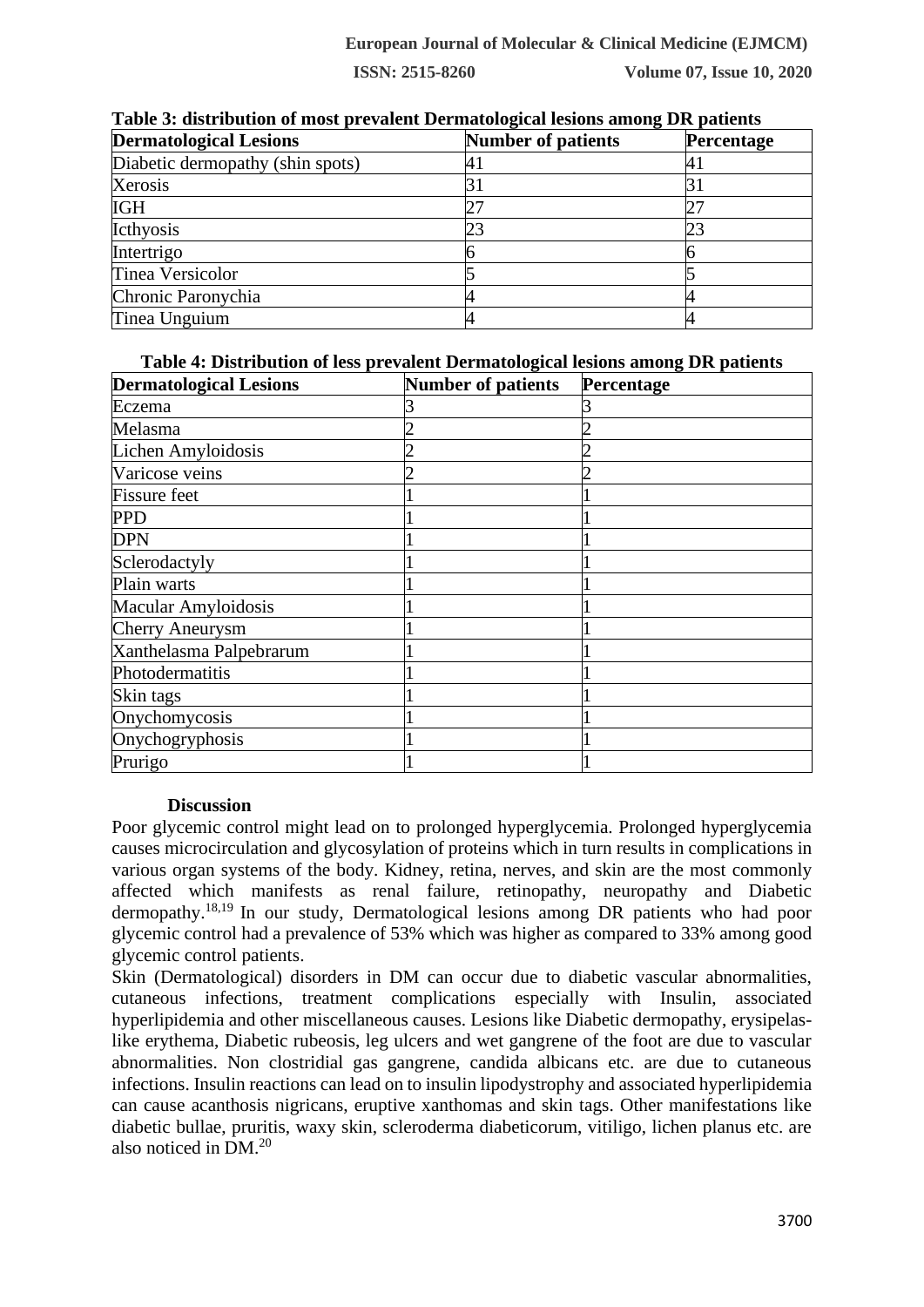In our cross sectional study, 100 patients with DR were included, who all had suffered from type 2 DM for at least 5 years. Prevalence of dermatological lesions among these patients was found to be 83%, and the most Prevalent Dermatological lesion was Diabetic dermopathy (shin spots) which was 41%, 31(31%) had Xerosis, 27(27%) had IGH, 23(23%) patients had Icthyosis, 6(6%) patients had Intertrigo, 5(5%) patients had Tinea Versicolor, 4(4%) patients had Chronic Paronychia and 4(4%) patients had Tinea Unguium.

George and Walton also reported that Diabetic dermopathy (diabetic shin spots) is the commonest skin condition that occurs in patients with  $DM<sup>21</sup>$  A study conducted among 125 DM patients by Kalsy et al found that the most frequent skin lesions was diabetic dermopathy.<sup>22</sup> In another study done by Chatterjee et al among 490 Type 2 diabetics, infections, Xerosis, hair loss beneath the knees and diabetic dermopathy were the most frequent.<sup>23</sup> A thorough search of literature could not give any studies which investigated on the prevalence of diabetic dermatological lesions in DR patients. Though both DR and Dermatological lesions are considered to be the complications of DM, we could not demonstrate the exact nature of association between these two in our study and further studies are required to do so.

## **Conclusion**

Prevalence of Dermatological lesions in Diabetic Retinopathy patients was 83%, the most common being Diabetic Dermopathy (shin spots) which was 41%.

# **Reference**

- 1. Han G, "A new appraisal of dermatologic manifestations of diabetes mellitus," Cutis.2014;94(1):E21–E26.
- 2. Vahora R, Takka Sr, and Marfatia Y, "Skin, a mirror refecting diabetes mellitus: A longitudinal study in a tertiary care hospital in Gujarat," Indian Journal of Endocrinology and Metabolism.2013;17(4): 659–664.
- 3. Tecilazich F, Kafanas A, and Veves A, "Cutaneous alterations in diabetes mellitus," Wounds.2011; 23(7):192–203.
- 4. Pierard G, Seite S, Hermanns-Le T, Delvenne A, Scheen A, ˆ and C. Pierard-Franchimont C, "Te skin landscape in diabetes mellitus. Focus on dermocosmetic management," Clinical, Cosmetic and Investigational Dermatology.2013; 6:127–135.
- 5. Karadag A S, Ozlu E, and Lavery M J, "Cutaneous manifestations of diabetes mellitus and the metabolic syndrome," Clinics in Dermatology.2018;36(1):89–93.
- 6. Perez M I and Kohn S R, "Cutaneous manifestations of diabetes mellitus," Journal of the American Academy of Dermatology.1994;30(4): 519–531.
- 7. Paron N G and Lambert P W, "Cutaneous manifestations of diabetes mellitus," Primary Care—Clinics in Ofce Practice.2000; 27(2):371–383.
- 8. Wahid Z and Kanjee A, "Cutaneous manifestations of diabetes mellitus," Journal of Pakistan Medical Association.1998;48(10): 304-305.
- 9. Oumeish O Y, "Skin disorders in patients with diabetes,"Clinics in Dermatology.2008;26( 3):235–242.
- 10. Al-Mutairi N , Zaki A, Sharma A K, and Al-Sheltawi M, "Cutaneous manifestations of diabetes mellitus: Study from Farwaniya Hospital, Kuwait," Medical Principles and Practice.2006;15(6):427–430.
- 11. Mahajan S, . Koranne R V, and Sharma S K, "Cutaneous manifestation of diabetes mellitus," Indian Journal of Dermatology, Venereology and Leprology.2003;69(2):105– 108.
- 12. Ahmed K, Muhammad Z, and Qayum I, "Prevalence of cutaneous manifestations of diabetes mellitus," Journal of Ayub Medical College Abbottabad.2009;21(2):76–79.